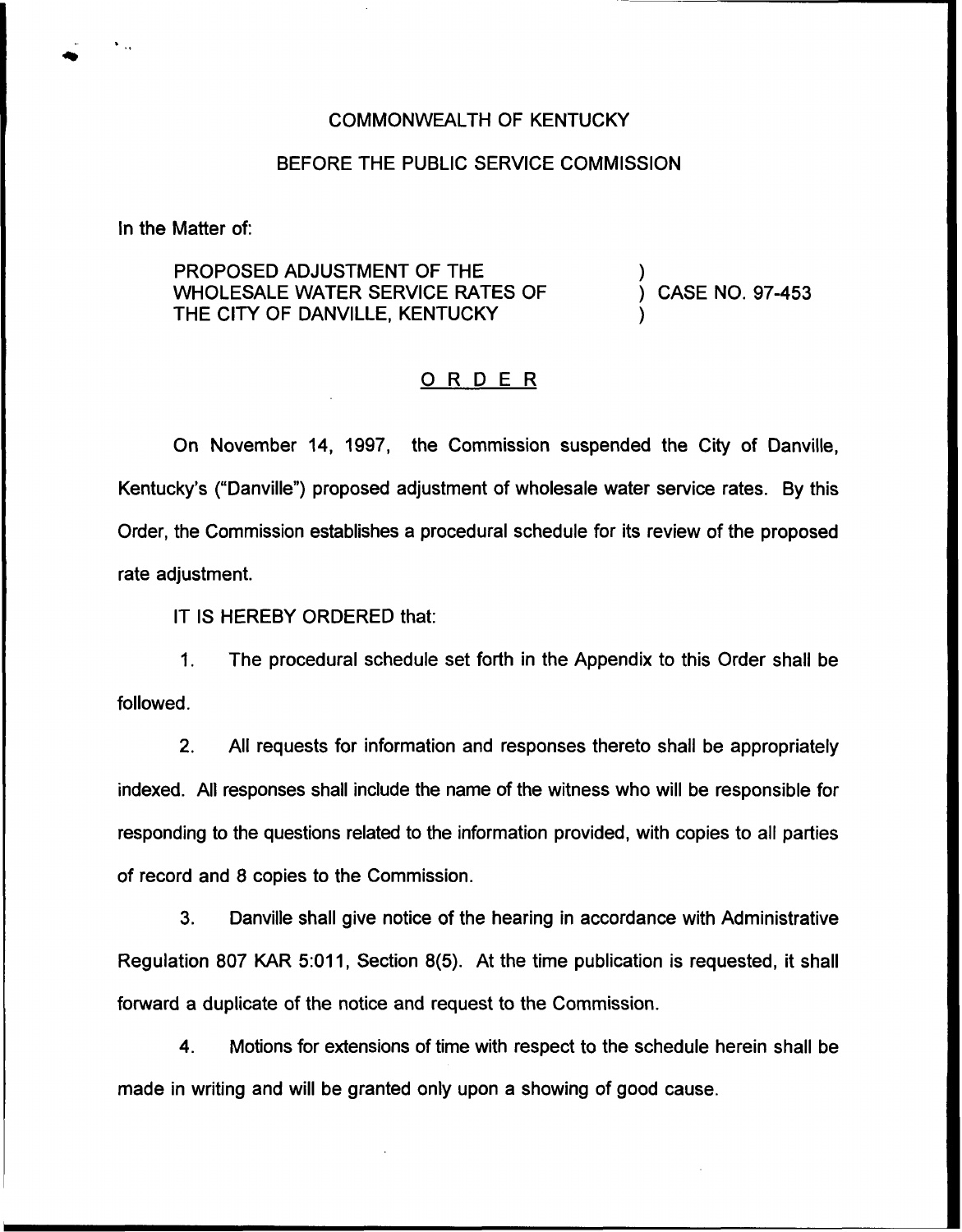5. For purposes of this Order, the service of any document upon another party shall be made by delivering a copy to its attorney of record or by mailing it to him at his address of record. Delivery of a copy means handing it to the attorney or leaving it at his office with the person in charge thereof. Service by mail is complete upon mailing.

6. To be timely filed with the Commission, a document must be received by the Secretary of the Commission within the specified time for filing except that any document shall be deemed timely filed if it has been transmitted by United States express mail, or by other recognized mail carriers, with the date of the transmitting agency received said document from the sender noted by the transmitting agency on the outside of the container used for transmitting, within the time allowed for filing.

7. Nothing contained herein shall prevent the Commission from entering further Orders in this matter.

Done at Frankfort, Kentucky, this 12th day of January, 1998.

## PUBLIC SERVICE COMMISSION

 $3.9.$  Helton

ATTEST:

tive Directo